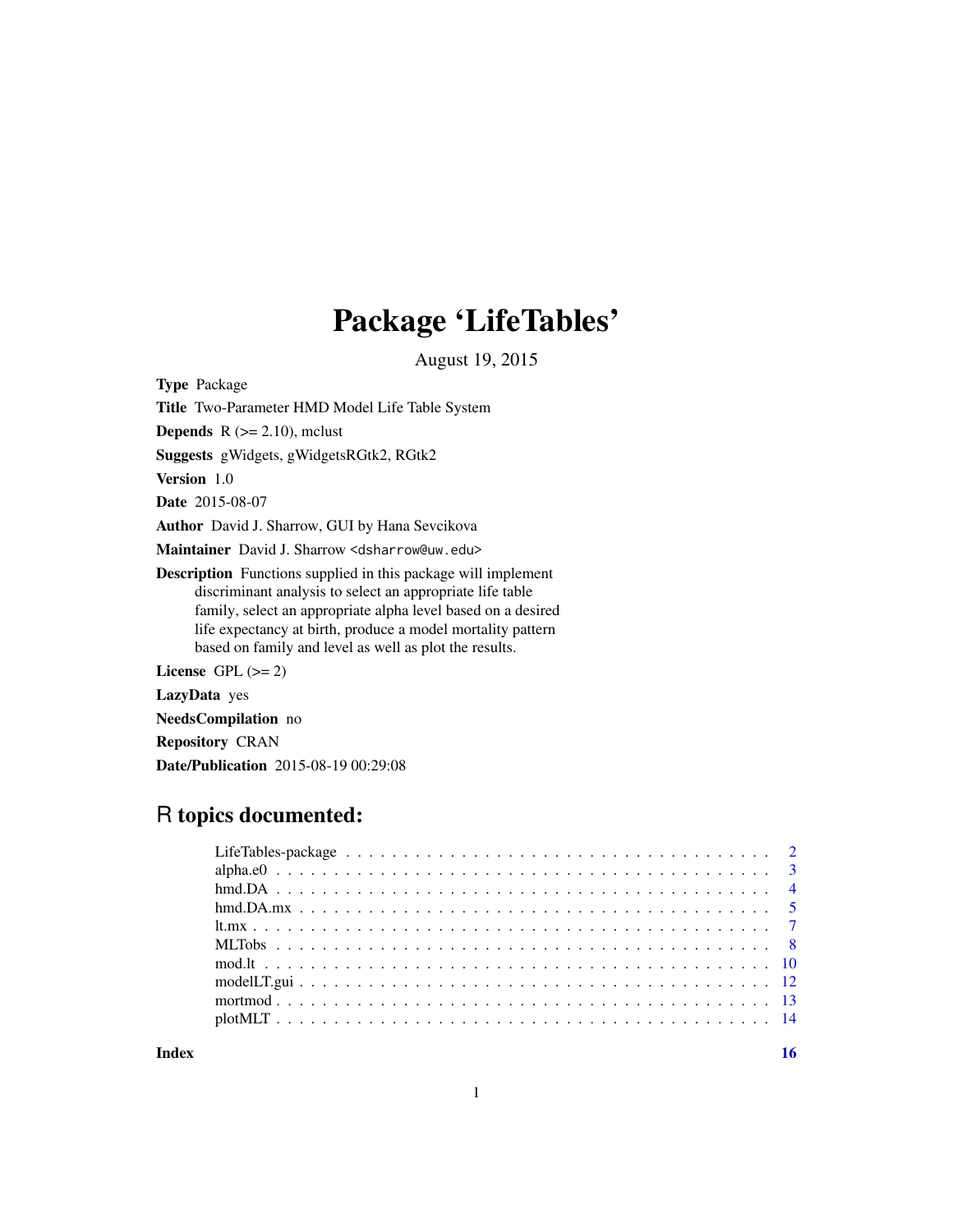#### <span id="page-1-0"></span>Description

Provides functions for using a model life table system generated from the Human Mortality Database

## **Details**

| Package:  | <b>LifeTables</b> |
|-----------|-------------------|
| Type:     | Package           |
| Version:  | 1.0               |
| Date:     | 2015-08-07        |
| License:  | $GPL (=2)$        |
| LazyLoad: | yes               |

[mortmod](#page-12-1) is the mortality model that is the basis for the system. The user can supply the two input parameters - family and level - and a complete mortality rate schedule can be generated. If the user has some measure of child mortality (or a partial schedule) and optionally 45q15, the function hmd. DA can be used to find the appropriate family. Then alpha. e0 can calculate an alpha value to generate a life table with a desired life expectancy. The function [mod.lt](#page-9-1) combines the steps outlined above. It will find the family and level based on the child (and possibly adult) mortality indicator and a desired life expectancy and return a complete life table generated with the appropriate input parameter values.

There is a graphical user interface implemented in the package that allows for generating model life tables, exporting them and plotting various measures of the life table. It can be invoked using the function modelLT.gui().

Note: In version 1.0, the calibration data set has been updated. Most recent HMD calibration data downloaded February 2015.

#### Author(s)

David J. Sharrow, GUI by Hana Sevcikova

Maintainer: David Sharrow <dsharrow@uw.edu>

#### References

S. Clark and D. Sharrow (2011) "Contemporary Model Life Tables for Developed Countries: An Application of Model-Based Clustering." Paper presented at the annual meeting of the Population Association of America. <http://paa2011.princeton.edu/abstracts/111808>

C. Fraley and A. E. Raftery (2002) "Model-based clustering, discriminant analysis, and density estimation." *Journal of the American Statistical Association* 97:611-631.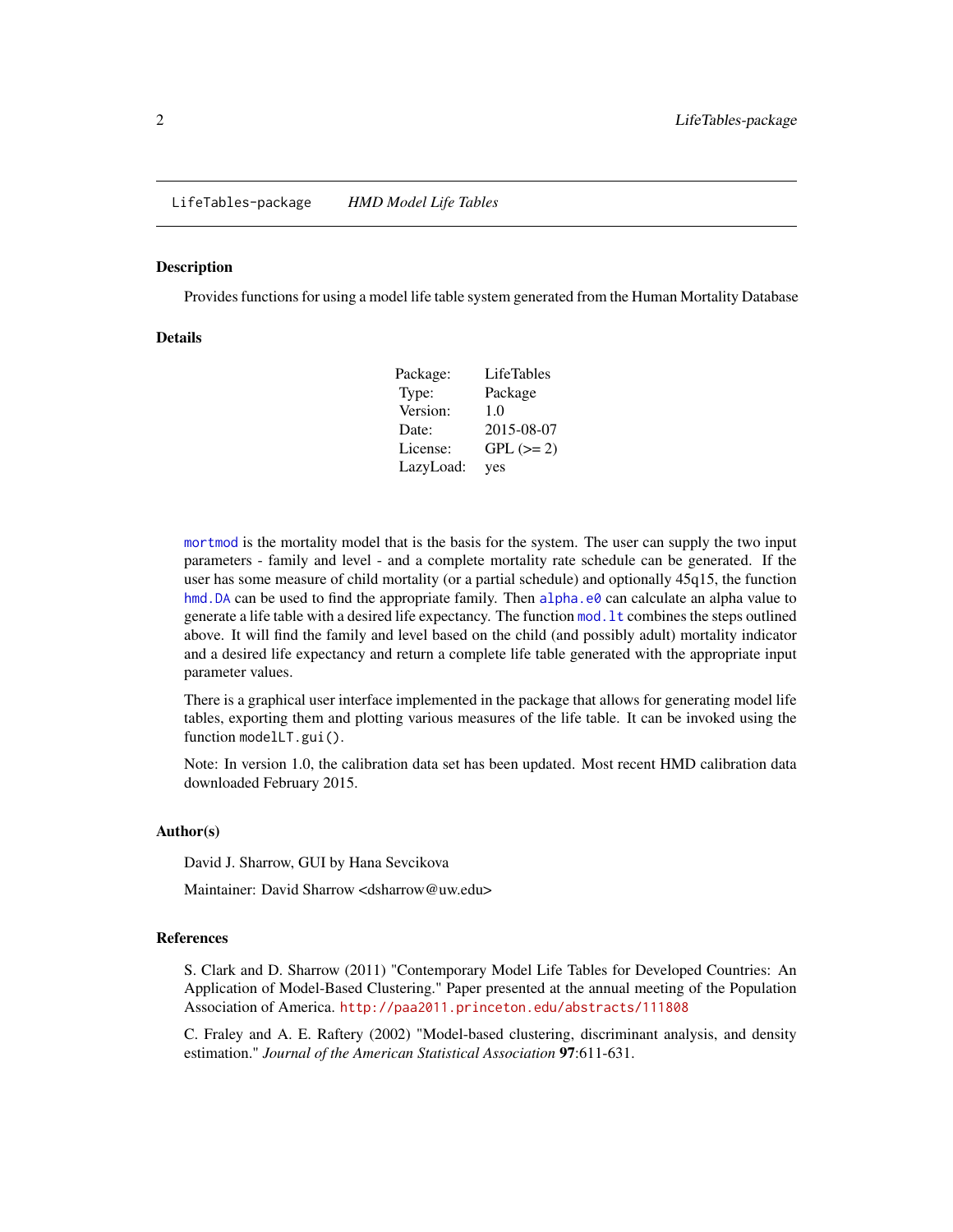#### <span id="page-2-0"></span> $alpha.e0$  3

C. Fraley, A. E. Raftery, T. B. Murphy, L. Scrucca (2012) "mclust Version 4 for R: Normal Mixture Modeling for Model-Based Clustering, Classification, and Density Estimation", Technical Report no. 597, Department of Statistics, University of Washington

*Human Mortality Database* University of California, Berkeley (USA), and Max Planck Institute for Demographic Research (Germany). Available at www.mortality.org or www.humanmortality.de (data downloaded February 2015).

## Examples

```
# first get the appropriate family #
hmd.DA(x=.09, sex="male", child.mort=4, adult.mort=.28)$classification
# then get the appropriate level (alpha) #
alpha.e0(pattern=1, e0.target=59, sex="male")
# put in the family and alpha to model to produce complete schedule #
mortmod(pattern=1, alpha=.034, sex="male")
```
<span id="page-2-1"></span>

alpha.e0 *Alpha to match life expectancy*

#### Description

Finds the alpha value to reproduce a desired life expectancy given a life table family/pattern

#### Usage

```
alpha.e0(pattern, e0.target, sex="female")
```
## **Arguments**

| pattern   | An integer $(1-7)$ which indicates the desired life table family |
|-----------|------------------------------------------------------------------|
| e0.target | The desired life expectancy                                      |
| sex       | "male" or "female"                                               |

#### Details

An appropriate life table family (pattern) can be found using hmd. DA or hmd. DA. mx

#### Value

The alpha value to produce the life expectancy entered in e0.target

#### Author(s)

David J. Sharrow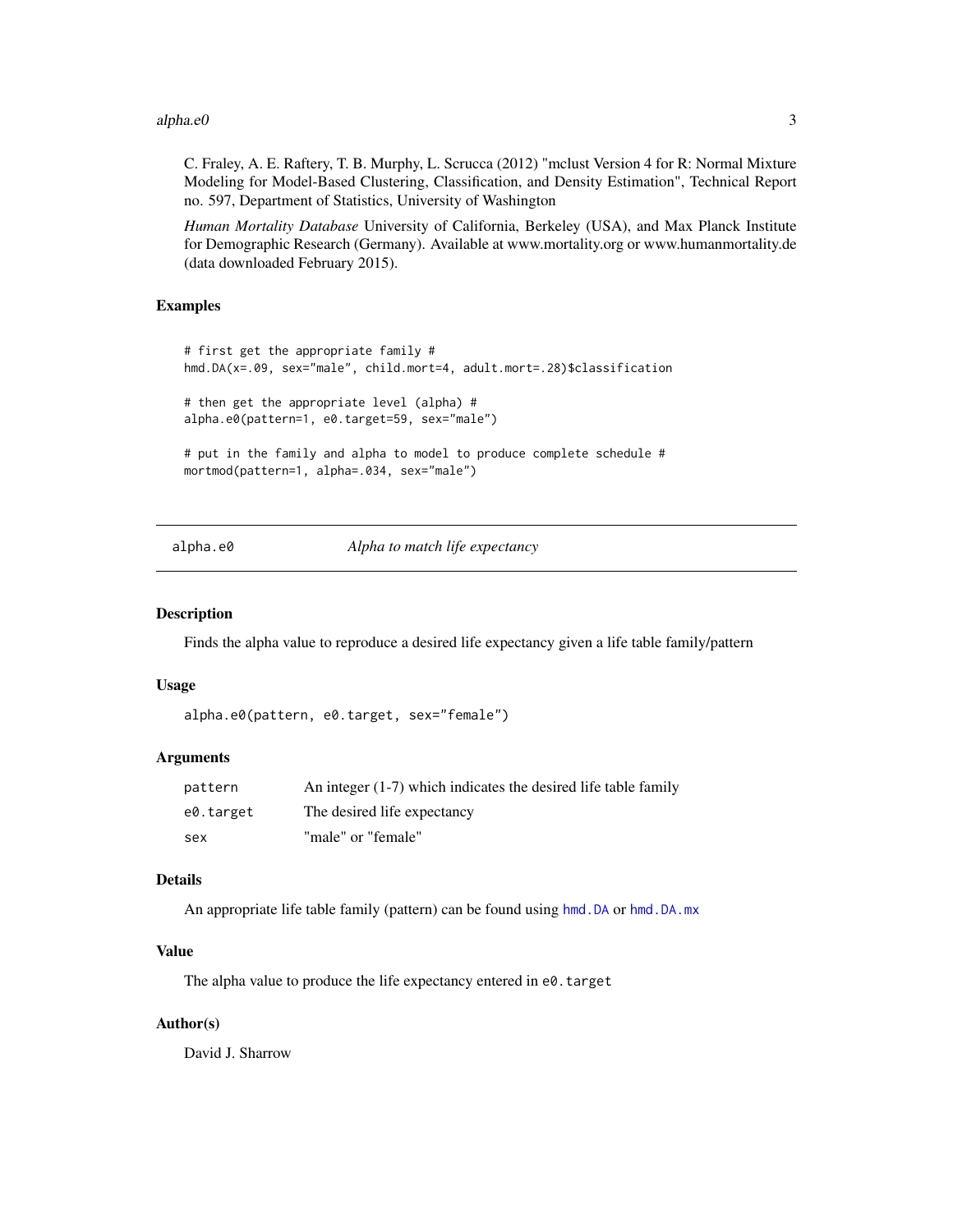## See Also

[lt.mx](#page-6-1), [mortmod](#page-12-1), [hmd.DA](#page-3-1)

## Examples

alpha.e0(pattern=2, e0.target=65, sex="male")

<span id="page-3-1"></span>hmd.DA *Discriminant analysis to determine life table family*

## Description

Returns the results of a discriminant analysis to find the appropriate life table family based on either a single indicator of child mortality (1m0, 5m0, 1q0, 5q0) or one of the four child indicators and 45q15

## Usage

hmd.DA(x, child.mort=4, sex="female", adult.mort = NULL)

## Arguments

| $\times$   | A numeric value for the child mortality indicator to be classified expressed as a<br>proportion (e.g. $x=0.05$ )                |
|------------|---------------------------------------------------------------------------------------------------------------------------------|
| sex        | "male" or "female" indicates the sex for the indicators                                                                         |
| child.mort | An integer (1-4) to indicate which child mortality indicator is being supplied (1)<br>$-1m0$ ; 2 $-5m0$ ; 3 $-1q0$ ; 4 $-5q0$ ) |
| adult.mort | The value for 45q15 (if no value is supplied, defaults to NULL and uses just the<br>single child mortality measure to classify) |

## Details

The training models based on the known classification of the training data can be found in the workspace [MLTobs](#page-7-1) in the "data" sub-directory of this package.

#### Value

| train          | The output from the function MclustDA, the parameters and other summary in-<br>formation for the model best fitting each class according to BIC.              |
|----------------|---------------------------------------------------------------------------------------------------------------------------------------------------------------|
| out.dens       | The output from the function predict (MclustDA model name), A matrix in<br>which the [i,j]th entry is the density for observation i in the model for class j. |
| classification |                                                                                                                                                               |
|                | The classification for the test data                                                                                                                          |

<span id="page-3-0"></span>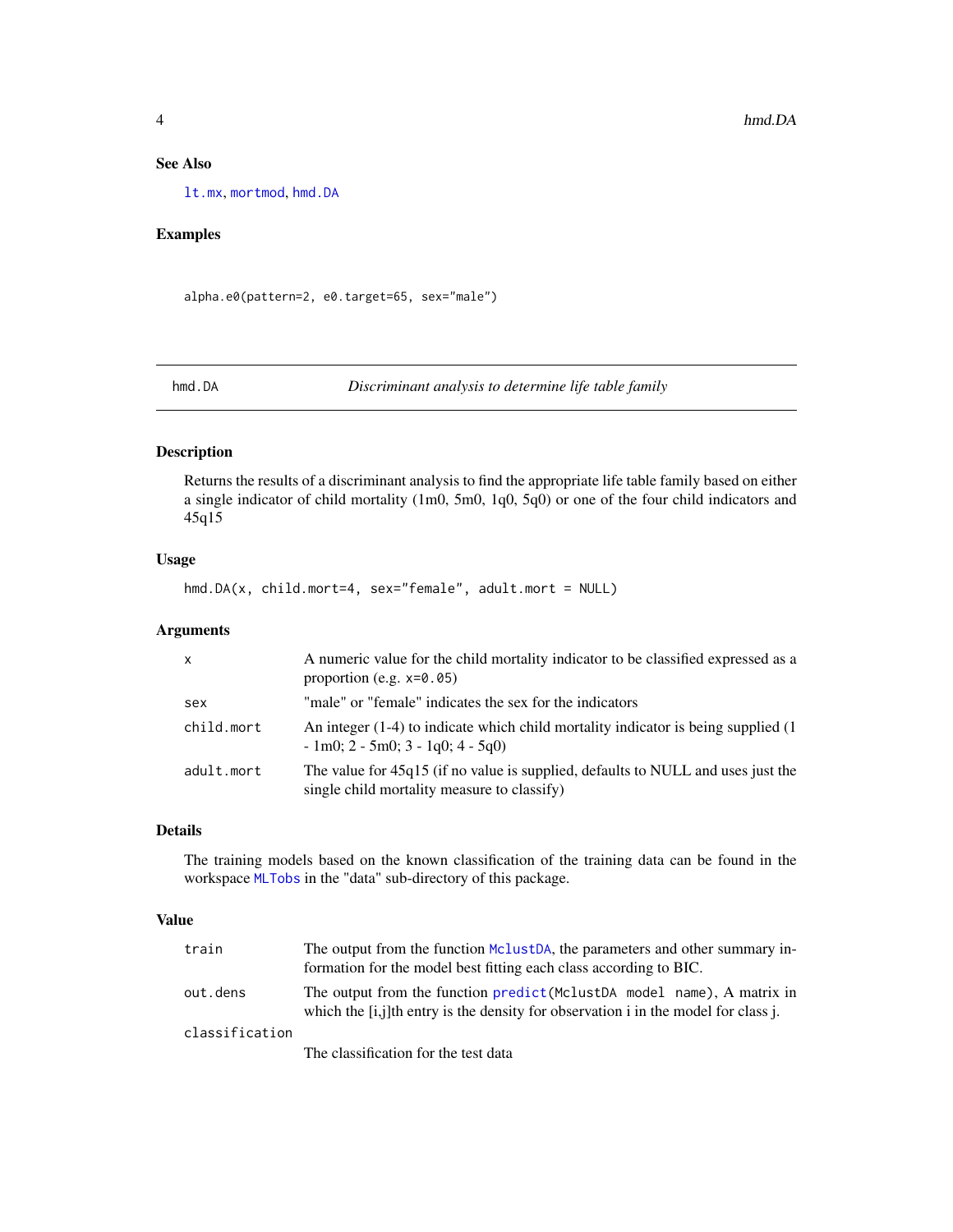#### <span id="page-4-0"></span>hmd.DA.mx 5

#### Author(s)

David Sharrow

## References

S. Clark and D. Sharrow (2011) "Contemporary Model Life Tables for Developed Countries: An Application of Model-Based Clustering." Paper presented at the annual meeting of the Population Association of America. <http://paa2011.princeton.edu/abstracts/111808>

C. Fraley and A. E. Raftery (2002) "Model-based clustering, discriminant analysis, and density estimation." *Journal of the American Statistical Association* 97:611-631.

C. Fraley, A. E. Raftery, T. B. Murphy, L. Scrucca (2012) "mclust Version 4 for R: Normal Mixture Modeling for Model-Based Clustering, Classification, and Density Estimation", Technical Report no. 597, Department of Statistics, University of Washington

*Human Mortality Database* University of California, Berkeley (USA), and Max Planck Institute for Demographic Research (Germany). Available at www.mortality.org or www.humanmortality.de (data downloaded February 2015).

#### See Also

[MclustDA](#page-0-0), [Mclust](#page-0-0), [MLTobs](#page-7-1)

#### Examples

```
# classifying with 1m0
examp.out <- hmd.DA(x=.05, sex="male", child.mort=1)
examp.out$classification
# classifying with 5q0 and 45q15
examp.out2 <- hmd.DA(x=.03, sex="male", child.mort=4, adult.mort=.18)
examp.out2$classification
```
<span id="page-4-1"></span>hmd.DA.mx *Model Life Table Discriminant Analysis*

## Description

Training and testing steps to perform a discriminant analysis for a partial or complete human mortality rate schedule with the Human Mortality Database as the training set.

#### Usage

hmd.DA.mx(data, age, sex="female")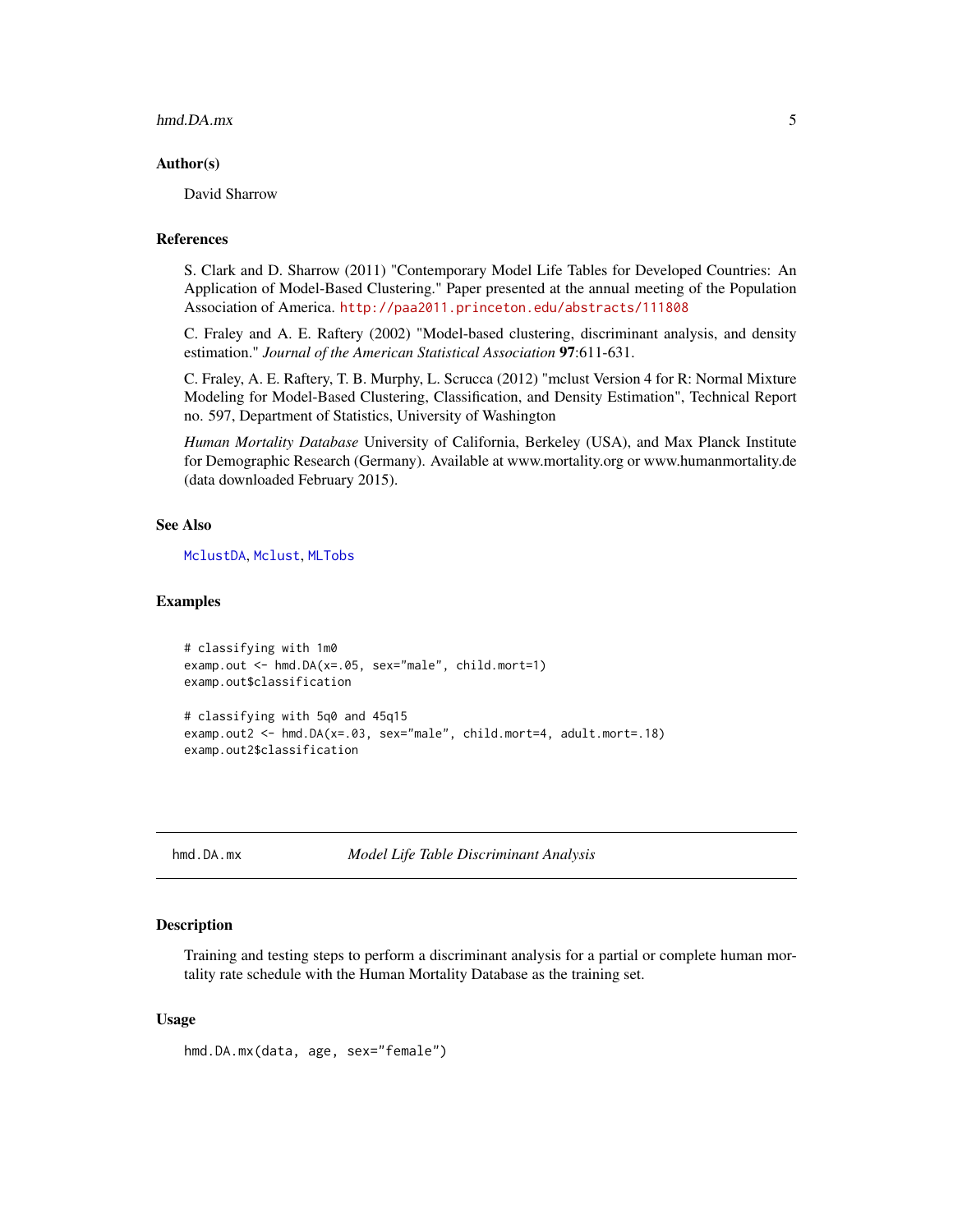## <span id="page-5-0"></span>**Arguments**

| data         | Partial or complete human mortality rate schedule(s) to be classified. The set<br>of age-specific mortality rates to be classified must match up with one of the<br>age groups from the HMD data (standard 5-year age intervals 0, 1-4, 5-9, 10-<br>$14110+$ and be in the original scale (non-logged), i.e. one could classify<br>mortality rates for ages 0, 1-5, 10-14, 20-24, 80-84, but cannot classify mortal-<br>ity rates for ages 0-5, 20-29, 30-39, etc. This argument can be either a single<br>schedule or multiple schedules, but either way data must be a matrix with ages<br>in columns. |
|--------------|----------------------------------------------------------------------------------------------------------------------------------------------------------------------------------------------------------------------------------------------------------------------------------------------------------------------------------------------------------------------------------------------------------------------------------------------------------------------------------------------------------------------------------------------------------------------------------------------------------|
| age          | The ages of the mortality rates to be classified. This argument tells the func-<br>tion which mortality rates from the HMD should be used for the training mod-<br>els. age is a vector of length equal to the number of columns in data with<br>the starting ages of the intervals to be classified. (e.g. if the user wants to<br>classify mortality rates from ages 20-24, 25-29, 30-34, 35-39, 50-54, enter<br>$age=c(seq(20, 35, 5), 50)$ .                                                                                                                                                         |
| sex          | "male" or "female". The sex for the schedule to be classified.                                                                                                                                                                                                                                                                                                                                                                                                                                                                                                                                           |
| <b>Value</b> |                                                                                                                                                                                                                                                                                                                                                                                                                                                                                                                                                                                                          |
| train        | The output from the function $Mc(1)$ the parameters and other summary in                                                                                                                                                                                                                                                                                                                                                                                                                                                                                                                                 |

## train The output from the function [MclustDA](#page-0-0), the parameters and other summary information for the model best fitting each class according to BIC. out.dens The output from the function [predict\(](#page-0-0)MclustDA model name), A matrix in which the [i,j]th entry is the density for observation i in the model for class j. classification The classification for the test data

## Author(s)

David J. Sharrow

#### References

S. Clark and D. Sharrow (2011) "Contemporary Model Life Tables for Developed Countries: An Application of Model-Based Clustering." Paper presented at the annual meeting of the Population Association of America. <http://paa2011.princeton.edu/abstracts/111808>

C. Fraley and A. E. Raftery (2002) "Model-based clustering, discriminant analysis, and density estimation." *Journal of the American Statistical Association* 97:611-631.

C. Fraley, A. E. Raftery, T. B. Murphy, L. Scrucca (2012) "mclust Version 4 for R: Normal Mixture Modeling for Model-Based Clustering, Classification, and Density Estimation", Technical Report no. 597, Department of Statistics, University of Washington

*Human Mortality Database* University of California, Berkeley (USA), and Max Planck Institute for Demographic Research (Germany). Available at www.mortality.org or www.humanmortality.de (data downloaded February 2015).

## See Also

[MclustDA](#page-0-0), [Mclust](#page-0-0), [MLTobs](#page-7-1)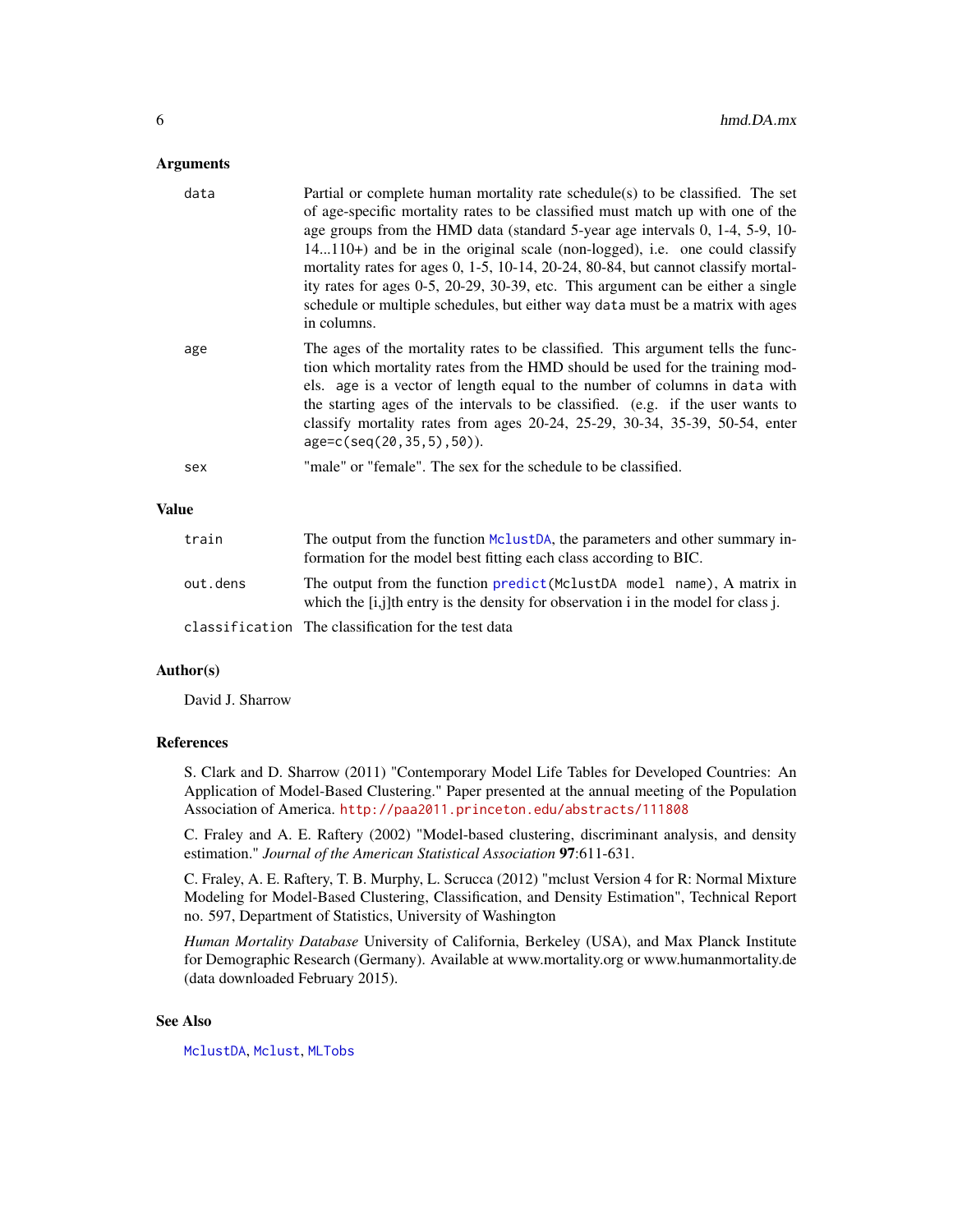#### <span id="page-6-0"></span>lt.mx 7

## Examples

```
# some test data
data(MLTobs)
##48 Belgium 1860-64 (known class = 1)
##180 England 1925-29 (known class = 2)
##207 Estonia 2005-09 (known class = 7)
##266 France 1960-64 (known class = 3)
##410 Japan 2000-04 (known class = 5)
##607 Russia 1980-84 (known class = 6)
##798 USA 2000-04 (known class = 4)
country.nums <- c(48,180,207,266,410,607,798)
test.mx <- t(flt.mx[3:10,country.nums]) # mortality rates for ages 5-40
test.age <- seq(5,40,5)
# classify the test data matrix
examp.out <- hmd.DA.mx(data=test.mx, age=test.age, sex="female")
examp.out$classification
# classify the test data single schedule as matrix
examp.out2 <- hmd.DA.mx(data=t(as.matrix(test.mx[4,])), age=test.age, sex="female")
examp.out2$classification
```
<span id="page-6-1"></span>

| × | <br>i |
|---|-------|
|   |       |

x *Life tables from nmx* 

## Description

Builds a life table by using the mortality rate schedule to calculate the subsequent columns of the table

#### Usage

```
lt.mx(mmx, sex="female", age = c(0,1,seq(5,110,5)), max=NULL)
```
#### Arguments

| nmx | A vector of age-specific mortality rates                                                                                                                                                                                   |
|-----|----------------------------------------------------------------------------------------------------------------------------------------------------------------------------------------------------------------------------|
| age | The start age of each age interval (will also be the start age for each interval of<br>the subsequent life table)                                                                                                          |
| sex | "male" or "female". The sex determines the nax value for the childhood age<br>intervals using the Coale and Demeney West values when nax=NULL and when<br>under 5 mortality is split into 0-1 and 1-4.                     |
| nax | A set of nax values for the life table. Must have the same length as nmx and if no<br>values are provided, this argument defaults to half the length of the age interval<br>except for the first two childhood age groups. |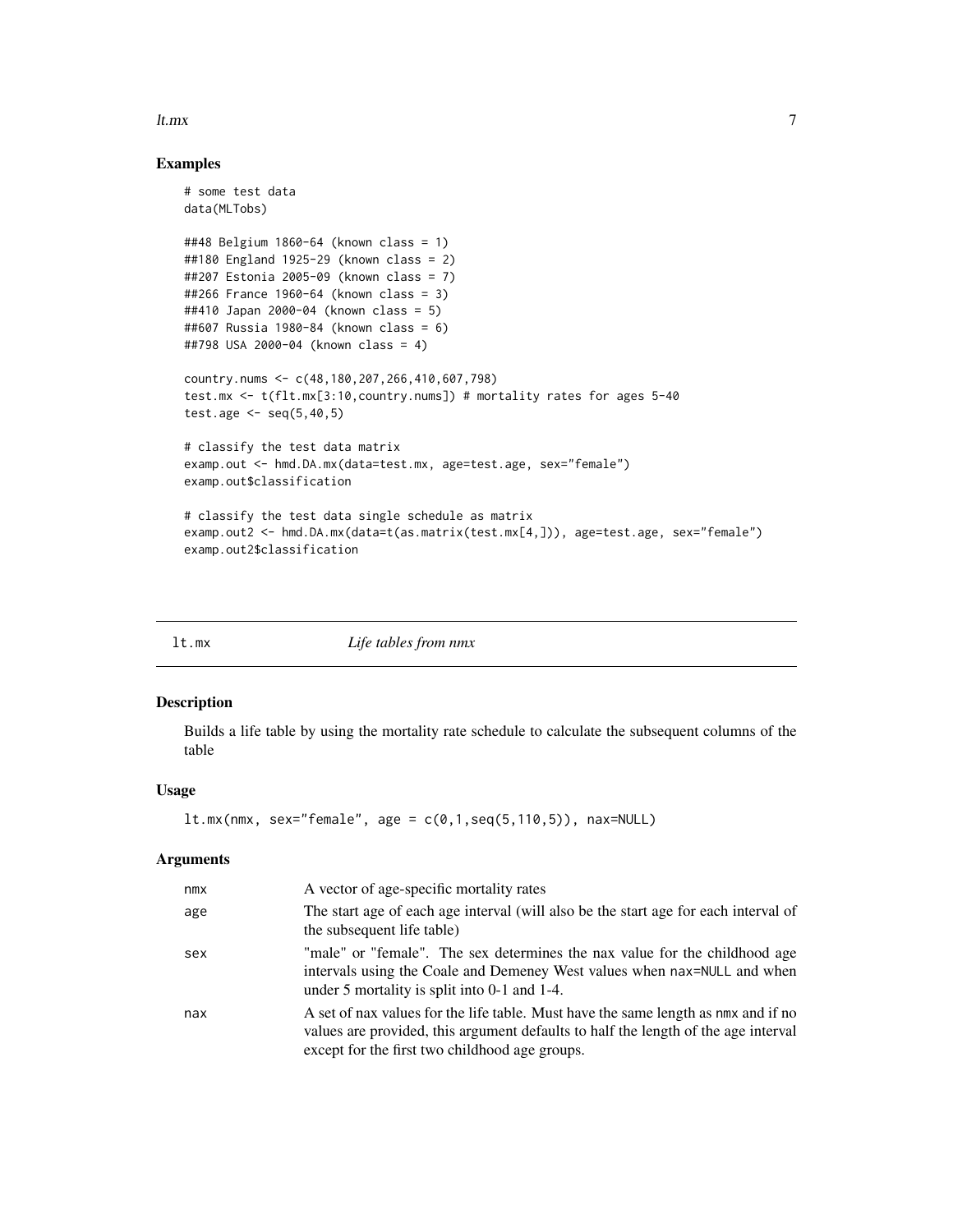## <span id="page-7-0"></span>Value

| e0       | Life expectancy at birth                                                                                                                                                     |
|----------|------------------------------------------------------------------------------------------------------------------------------------------------------------------------------|
| lt       | A life table with age intervals matching those of the nmx schedule on which the<br>table is built and with columns for age, nax, nmx, nqx, npx, ndx, lx, nLx, Tx,<br>and ex. |
| lt.5q0   | The probability a newborn will die before age 5                                                                                                                              |
| lt.45g15 | The probability a 15-year old will die before reaching age 60                                                                                                                |

## Note

Depending on the mortality rates entered, the resulting life table may have fewer age groups than the length of the mortality rate schedule.

## Author(s)

David Sharrow

## Examples

```
# some data to build the table
data(MLTobs)
test.mx.m \leq - mlt.mx[,1]
# build the life table
lt.mx(nmx=test.mx.m, sex="male")
# another example with female data ages 0-85
test.mx.f <- flt.mx[1:19,1] ## ages 0-85
lt.mx(mmx=test.mx.f, sex="female", age=c(0,1,seq(5,85,5)))
```
<span id="page-7-1"></span>

MLTobs *Background objects necessary for certain functions*

## Description

This data set contains objects that are necessary for certain package functions and are described in detail below

## Usage

data(MLTobs)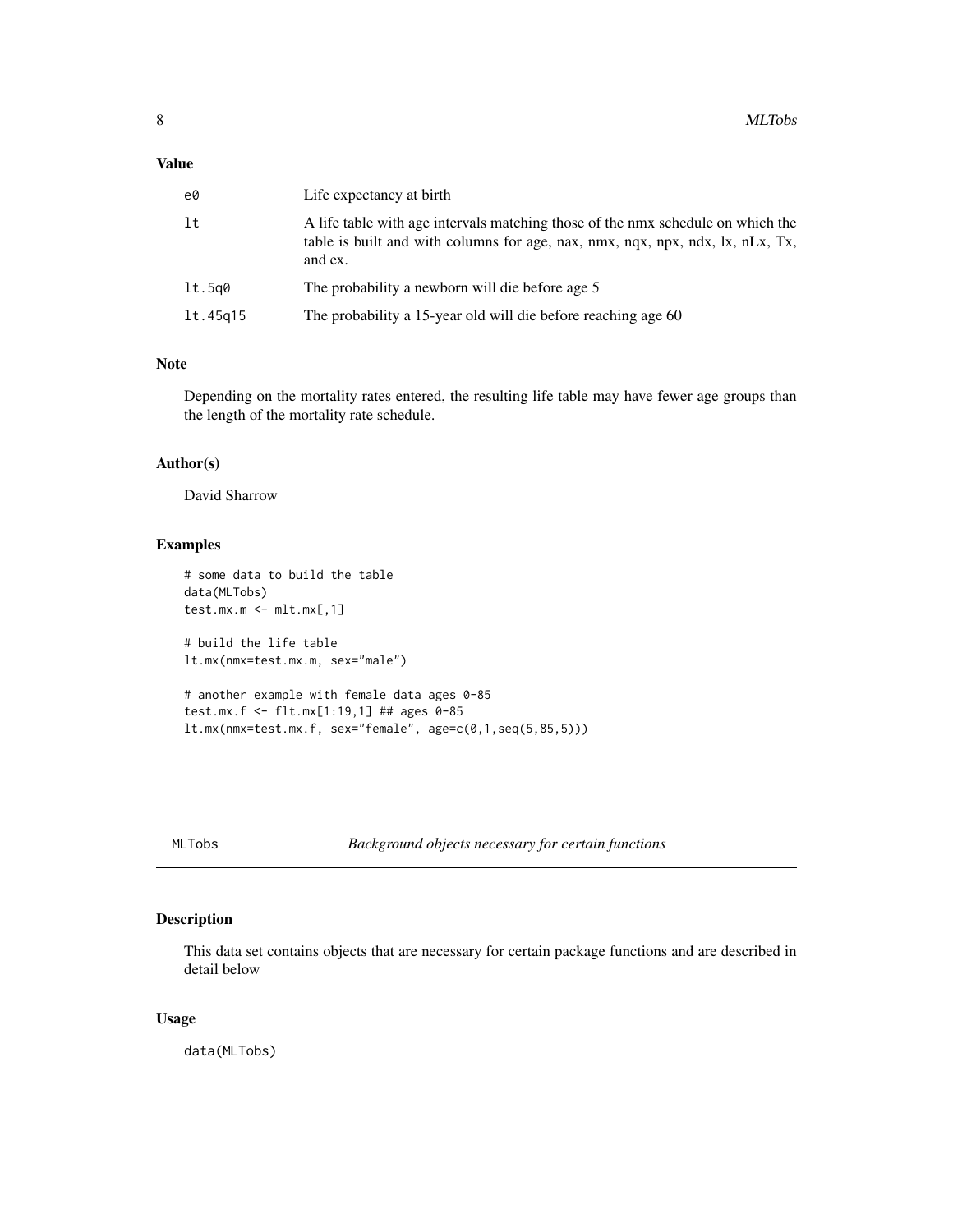#### <span id="page-8-0"></span>MLTobs 9

#### Format

- averages.smooth A 48x7 matrix whose columns contain the seven underlying family patterns. Rows 1:24 are the male pattern and rows 25:48 are the female patterns. Used in [mortmod](#page-12-1).
- class5 A vector of length 799 which contains the classification for the 799 HMD mortality rate schedules. Used in [hmd.DA.mx](#page-4-1).
- f.csd.weight A function to determine the weight for the family-specific deviation. Used in [mortmod](#page-12-1).
- Mx.svd.scores A 48x10 matrix whose columns contain the first 10 component score vectors a SVD of the HMD mortality rate schedules.
- flt.mx A 24x799 matrix whose columns contain the 799 female mortality rate schedules in the Human Mortality Database
- flt.mx.info A 799x28 matrix. The first four columns contain the Location ID, Location Name, Subgroup type and Period. The remaining columns contain the age-specific mortality rates contained in flt.mx.
- hi.devs A 8x48 matrix whose first five rows contain the family-age-specific high deviations for when alpha is positive. The 8th row contains the age-specific high deviations from the entire HMD data set. Used in [mortmod](#page-12-1).
- hmd.1m0.train.f Training models for females when the input parameters include 1m0. Used in [hmd.DA](#page-3-1).
- hmd.1m0.train.m Training models for males when the input parameters include 1m0. Used in [hmd.DA](#page-3-1).
- hmd.1m0a.train.f Training models for females when the input parameters include 1m0 and 45q15. Used in [hmd.DA](#page-3-1).
- hmd.1m0a.train.m Training models for males when the input parameters include 1m0 and 45q15. Used in [hmd.DA](#page-3-1).
- hmd.5m0.train.f Training models for females when the input parameters include 5m0. Used in [hmd.DA](#page-3-1).
- hmd.5m0.train.m Training models for males when the input parameters include 5m0. Used in [hmd.DA](#page-3-1).
- hmd.5m0a.train.f Training models for females when the input parameters include 5m0 and 45q15. Used in [hmd.DA](#page-3-1).
- hmd.5m0a.train.m Training models for males when the input parameters include 5m0 and 45q15. Used in [hmd.DA](#page-3-1).
- hmd.1q0.train.f Training models for females when the input parameters include 1q0. Used in [hmd.DA](#page-3-1).
- hmd.1q0.train.m Training models for males when the input parameters include 1q0. Used in [hmd.DA](#page-3-1).
- hmd.1q0a.train.f Training models for females when the input parameters include 1q0 and 45q15. Used in [hmd.DA](#page-3-1).
- hmd.1q0a.train.m Training models for males when the input parameters include 1q0 and 45q15. Used in [hmd.DA](#page-3-1).
- hmd.5q0.train.f Training models for females when the input parameters include 5q0. Used in [hmd.DA](#page-3-1).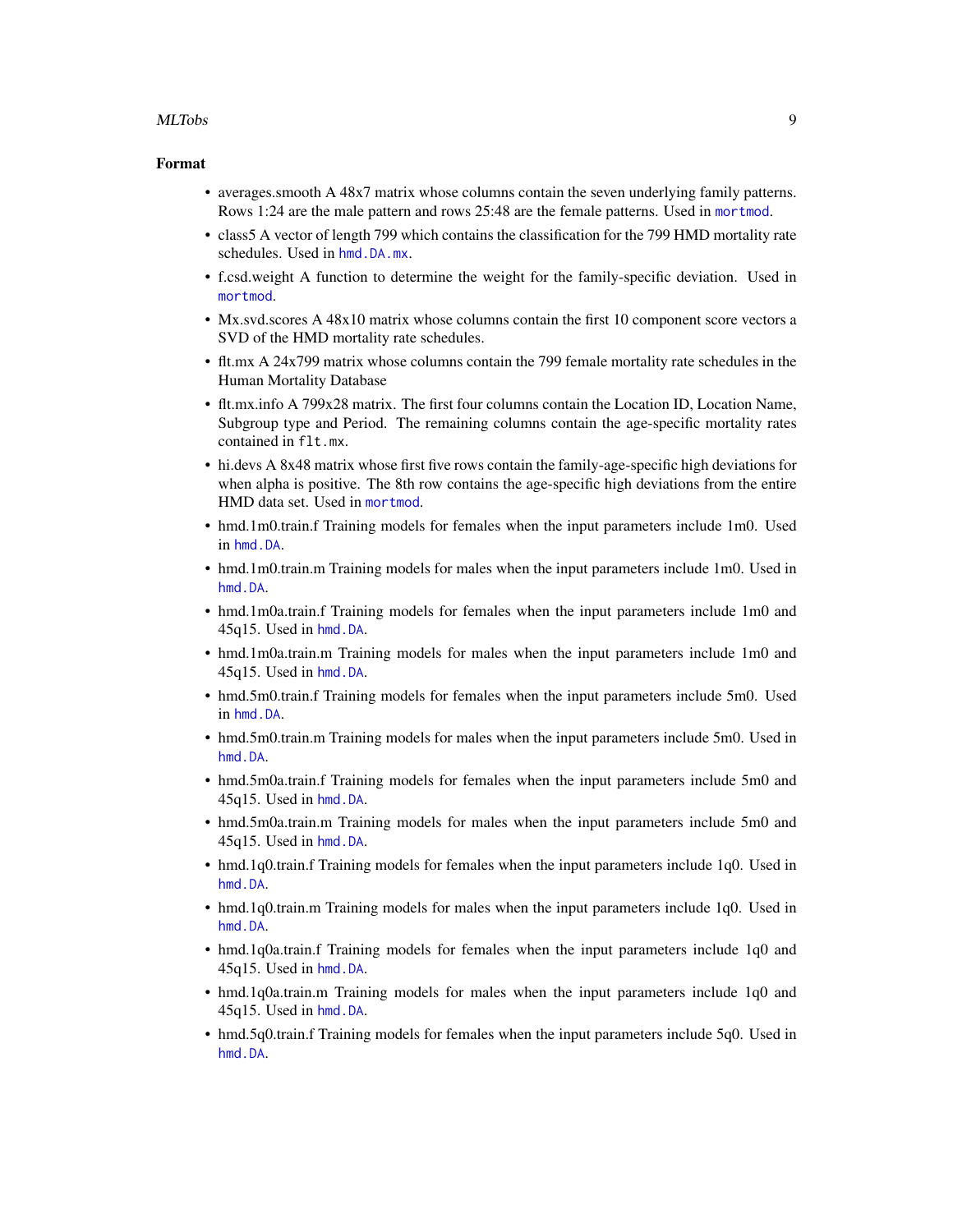- <span id="page-9-0"></span>• hmd.5q0.train.m Training models for males when the input parameters include 5q0. Used in [hmd.DA](#page-3-1).
- hmd.5q0a.train.f Training models for females when the input parameters include 5q0 and 45q15. Used in [hmd.DA](#page-3-1).
- hmd.5q0a.train.m Training models for males when the input parameters include 5q0 and 45q15. Used in [hmd.DA](#page-3-1).
- lo.devs A 8x48 matrix whose first five rows contain the family-age-specific low deviations for when alpha is positive. The 8th row contains the age-specific low deviations from the entire HMD data set. Used in [mortmod](#page-12-1).
- mlt.mx A 24x799 matrix whose columns contain the 799 male mortality rate schedules in the Human Mortality Database
- mlt.mx.info A 799x28 matrix. The first four columns contain the Location ID, Location Name, Subgroup type and Period. The remaining columns contain the age-specific mortality rates contained in mlt.mx.
- opt.alpha.f A 33x7 matrix whose columns contain the female family-specific alpha values to produce life tables with life expectancies at 33 levels from 20-100 in 2.5 year increments
- opt.alpha.m A 33x7 matrix whose columns contain the male family-specific alpha values to produce life tables with life expectancies at 33 levels from 20-100 in 2.5 year increments
- Patterns.final.coeffs A 5x7 matrix whose columns contain the set of median coefficients for each family that are used to calculate the underlying family patterns

#### References

S. Clark and D. Sharrow (2011) "Contemporary Model Life Tables for Developed Countries: An Application of Model-Based Clustering." Paper presented at the annual meeting of the Population Association of America. <http://paa2011.princeton.edu/abstracts/111808>

C. Fraley and A. E. Raftery (2002) "Model-based clustering, discriminant analysis, and density estimation." *Journal of the American Statistical Association* 97:611-631.

C. Fraley, A. E. Raftery, T. B. Murphy, L. Scrucca (2012) "mclust Version 4 for R: Normal Mixture Modeling for Model-Based Clustering, Classification, and Density Estimation", Technical Report no. 597, Department of Statistics, University of Washington

*Human Mortality Database* University of California, Berkeley (USA), and Max Planck Institute for Demographic Research (Germany). Available at www.mortality.org or www.humanmortality.de (data downloaded February 2015).

<span id="page-9-1"></span>

mod.lt *Calculate a Model Life Table*

#### Description

This function takes as arguments a value for child mortality, an indication of which child mortality indicator is supplied (defaults to 5q0), a possible value for 45q15, a possible target life expectancy to determine the level of mortality and the sex of the desired life table (defaults to "female"). The function selects the appropriate family (and level if a desired life expectancy is supplied or a value for alpha) and returns a life table. The resulting life table defaults to alpha=0.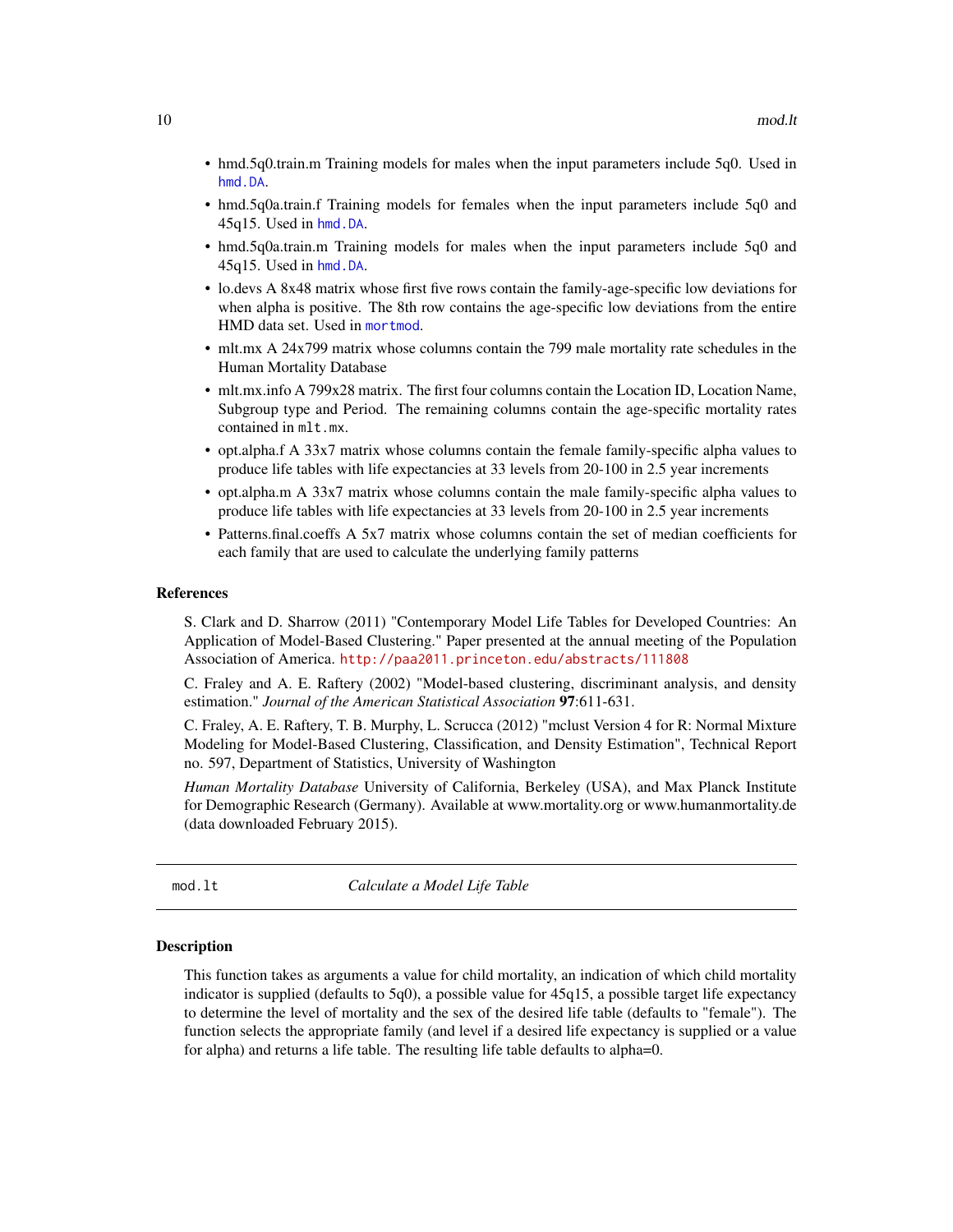#### <span id="page-10-0"></span> $\text{mod}$ . It and  $\text{mod}$ . It also a set of  $\text{mod}$ . It also a set of  $\text{mod}$ . It also a set of  $\text{mod}$ . It also a set of  $\text{mod}$ . It also a set of  $\text{mod}$ . It also a set of  $\text{mod}$ . It also a set of  $\text{mod}$ . It also a set

## Usage

```
mod.lt(child.value, child.mort=4, e0.target=NULL, adult.mort=NULL,
sex="female", alpha=0)
```
## Arguments

| child.value | A numeric value for one of four child mortality measures.                                                                                                                      |
|-------------|--------------------------------------------------------------------------------------------------------------------------------------------------------------------------------|
| child.mort  | An integer $(1-4)$ to indicate which child mortality indicator is being supplied $(1)$<br>$-1m0$ ; 2 $-5m0$ ; 3 $-1q0$ ; 4 $-5q0$ ). Defaults to 5q0.                          |
| e0.target   | The desired life expectancy for the life table. If no life expectancy is supplied<br>the resulting life table defaults to alpha=0.                                             |
| sex         | "male" or "female" indicates the sex for the desired life table. Defaults to "fe-<br>male".                                                                                    |
| adult.mort  | Optional. If supplied, the function uses both the child mortality measure and<br>45q15 to select the family. Otherwise, just the child mortality indicator is used.            |
| alpha       | If e0.target is not supplied, alpha defaults to 0. This can be any number with<br>negative values producing lower mortality and positive values producing higher<br>mortality. |

## Value

| lt.out | The life table output from the function $lt mx$ including $\text{\$e0},$ life expectancy at                                      |
|--------|----------------------------------------------------------------------------------------------------------------------------------|
|        | birth, $$1t.5q0$ , the probability of death between birth and age 5, $$1t.4q15$ , the                                            |
|        | probability of death between age 15 and 60, and \$1t, the complete, resulting life                                               |
|        | table with columns for age, nax, nmx, nqx, npx, ndx, lx, nLx, Tx, and ex.                                                        |
| alpha  | The alpha value which produced the table. This value is either user supplied or<br>calculated from the user supplied e0. target. |
| sex    | Sex of the life table.                                                                                                           |
| family | An integer $(1-5)$ to indicate the life table family/pattern.                                                                    |

## Author(s)

David Sharrow

## References

S. Clark and D. Sharrow (2011) "Contemporary Model Life Tables for Developed Countries: An Application of Model-Based Clustering." Paper presented at the annual meeting of the Population Association of America. <http://paa2011.princeton.edu/abstracts/111808>

*Human Mortality Database* University of California, Berkeley (USA), and Max Planck Institute for Demographic Research (Germany). Available at www.mortality.org or www.humanmortality.de (data downloaded February 2015).

## See Also

[hmd.DA](#page-3-1), [alpha.e0](#page-2-1), [mortmod](#page-12-1), [lt.mx](#page-6-1)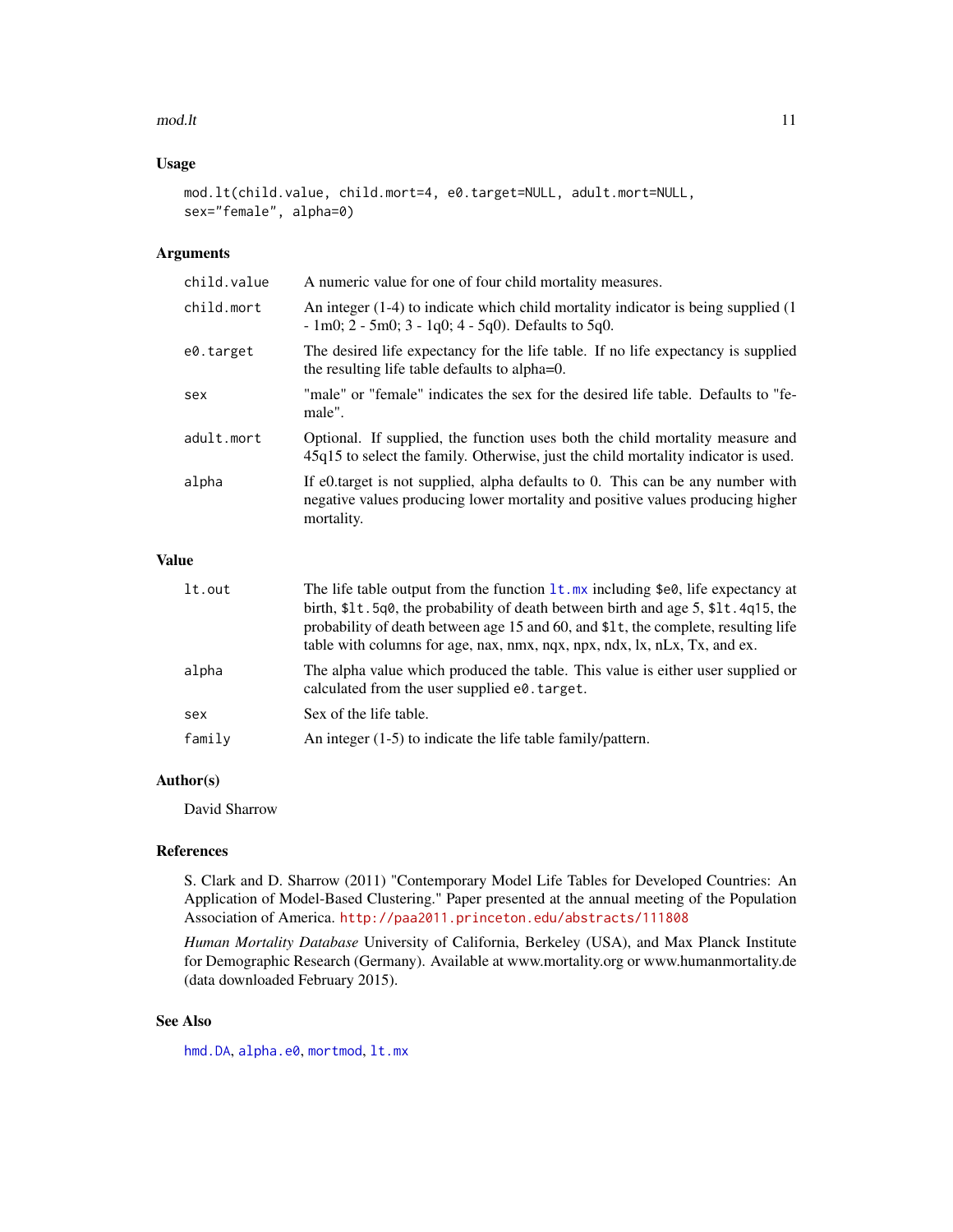#### Examples

```
## Example input data from USA females 1955-59 using a desired e0
mod.lt(child.value=0.02769, child.mort=4, sex="female",
 adult.mort=0.13461, e0.target=72.5)
## The user can also supply an alpha value directly
mod.lt(child.value=0.02769, child.mort=4, sex="female",
 adult.mort=0.13461, alpha=0.233)
```
modelLT.gui *Graphical User Interface for the Model Life Table Functions*

#### **Description**

The function launches a graphical user interface (GUI) from which various functionality of this package can be accessed.

#### Usage

modelLT.gui()

## Details

In the main window of the GUI, select an indicator of child mortality and enter its value. Optionally, choose if an adult mortality should be added and if it is the case, enter its value. Then select a sex for the life table. Pressing the 'Generate Life Table' button creates a window containing the corresponding life table.

Now you can enter the desired life expectancy target (e0). Press the Enter key to update the life table and the alpha value. Alternatively, you can update the alpha value directly. Again, press the Enter key to update the content of the window.

To export the life table into a csv file, press the 'Export' button. To plot any of the life table columns as a function of age, select the column in the drop-list at the bottom of the window, choose if the y-axis should be on a log scale and press 'Plot'. From here, you can save the plot in various formats.

For the GUI to run the user will first need to install GTK+.

GTK+ can be downloaded here <http://www.gtk.org/download/index.php>.

If the user does not first install GTK and invokes the GUI from the R console, a dialogue box will appear to ask if you want to install GTK.

## Author(s)

Hana Sevcikova, David Sharrow, Samuel Clark

#### Examples

```
## Not run:
modelLT.gui()
## End(Not run)
```
<span id="page-11-0"></span>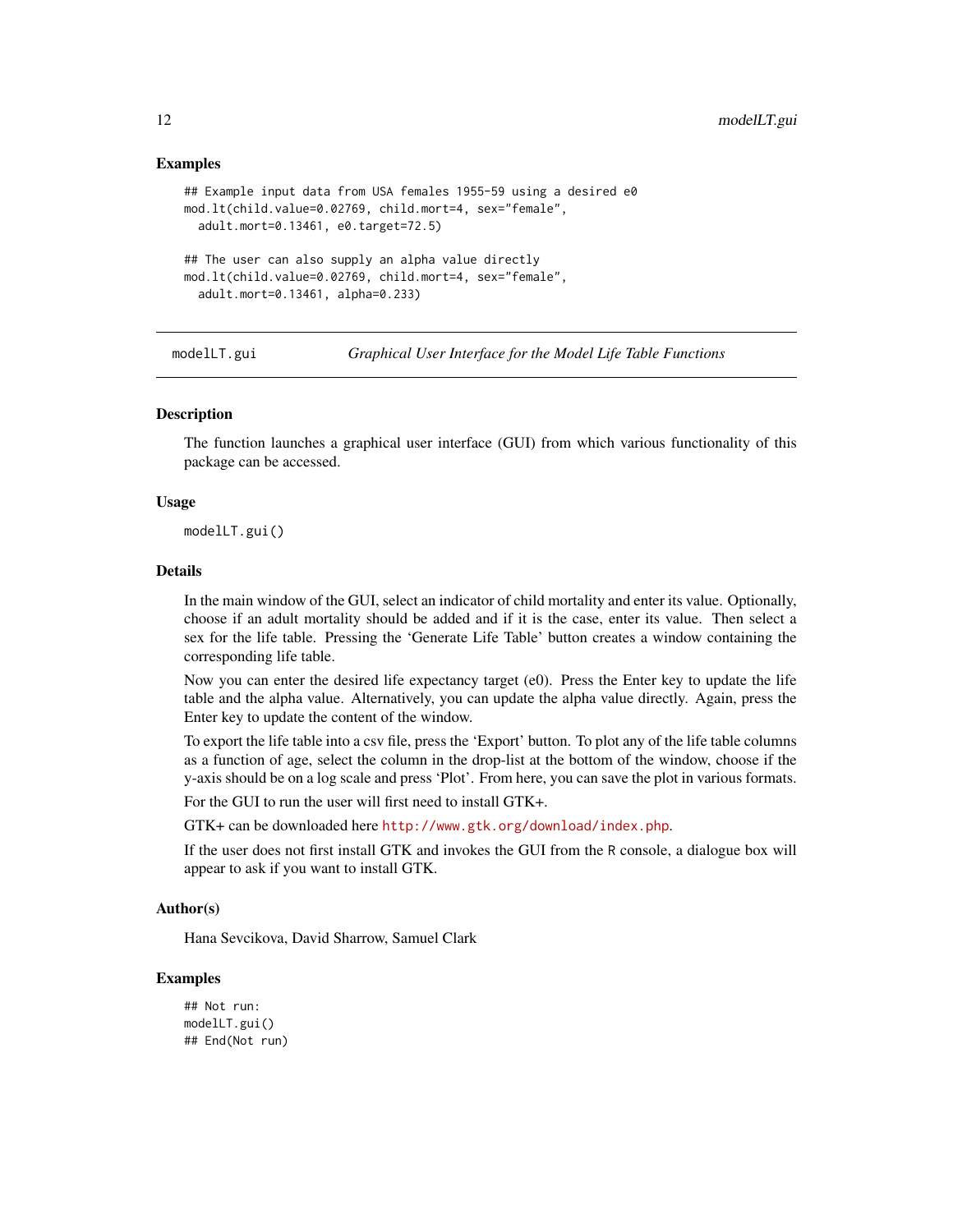<span id="page-12-1"></span><span id="page-12-0"></span>

#### Description

This function generates a complete (up to age 110+) human mortality rate profile given a certain family and level of mortality

#### Usage

mortmod(pattern, sex="female", alpha=0)

## Arguments

| pattern | An integer from 1 to 7 indicating the underlying family pattern                                                                                                                                                                    |
|---------|------------------------------------------------------------------------------------------------------------------------------------------------------------------------------------------------------------------------------------|
| sex     | "male" or "female". Indicates the sex of the desired schedule                                                                                                                                                                      |
| alpha   | A scalar which determines the quantity to add or subtract from the underlying<br>cluster pattern. Typical alpha values will not exceed an absolute value of 4,<br>although it is possible to take on larger values. Defaults to 0. |

## Details

The pattern argument identifies the shape or pattern of mortality and then alpha determines the level by weighting a set of age-specific deviations to add or subtract (depending on the sign of alpha) to the underlying cluster pattern.

#### Value

model.patt A vector of length 24 which contains a complete set of age-specific logged mortality rates for age intervals 0-1, 1-4, 5-9, 10-14, ..., 110+

### Author(s)

David J. Sharrow

#### References

S. Clark and D. Sharrow (2011) "Contemporary Model Life Tables for Developed Countries: An Application of Model-Based Clustering." Paper presented at the annual meeting of the Population Association of America. <http://paa2011.princeton.edu/abstracts/111808>

*Human Mortality Database* University of California, Berkeley (USA), and Max Planck Institute for Demographic Research (Germany). Available at www.mortality.org or www.humanmortality.de (data downloaded February 2015).

#### See Also

[hmd.DA](#page-3-1), [alpha.e0](#page-2-1)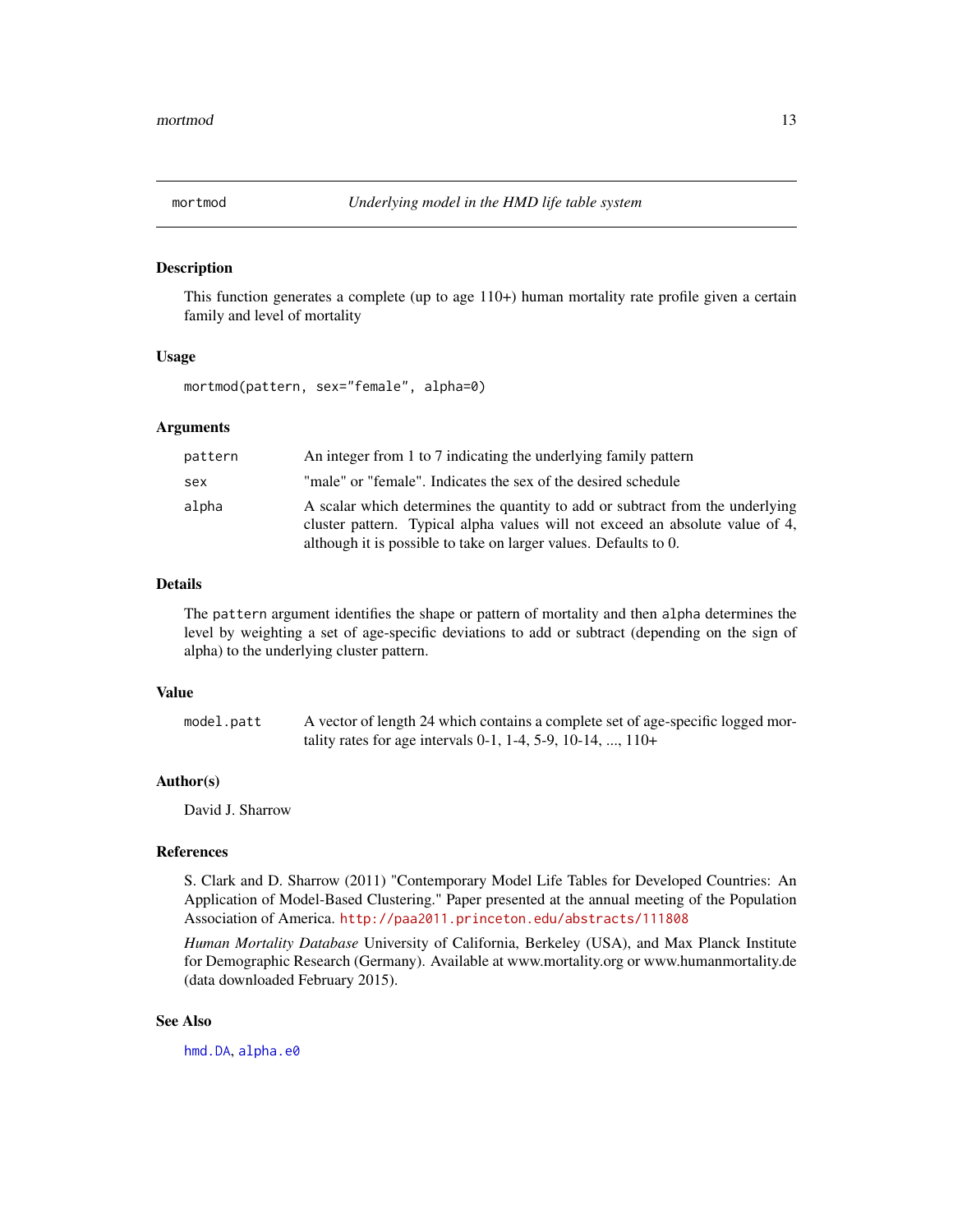## <span id="page-13-0"></span>Examples

```
mortmod(pattern=2, alpha=0.5, sex="female")
mortmod(pattern=5, alpha=-0.1, sex="male")
```
## plotMLT *Plotting function for life table quantities*

## Description

Plots either a single column or scrolls through a plot for each column from a life table calculated from a user supplied mortality rate schedule

## Usage

plotMLT(..., mx.out, sex, lt.col = "All", log = FALSE,  $age = c(0, 1, seq(5, 110, 5)))$ 

#### Arguments

| .      | Arguments to pass to par                                                                                                                                                                                                                                                                                    |
|--------|-------------------------------------------------------------------------------------------------------------------------------------------------------------------------------------------------------------------------------------------------------------------------------------------------------------|
| mx.out | A mortality rate schedule with age groups 0-1, 1-4, 5-9, 10-14,, up to any open<br>interval.                                                                                                                                                                                                                |
| sex    | The sex for the calculated life table. "male" or "female"                                                                                                                                                                                                                                                   |
| lt.col | The desired life table quantity to plot. It col="All", the default, will scroll<br>through a plot of each quantity when the user keys "return" after each plot. Oth-<br>erwise a specific column can be selected by using the following integers (1-nmx,<br>$2-nqx, 3-npx, 4-ndx, 5-lx, 6-nLx, 7-Tx, 8-ex)$ |
| log    | Logical. If TRUE and 1t. col is not set to "All", the y-axis will be in log scale.                                                                                                                                                                                                                          |
| age    | The start ages for each interval in the life table                                                                                                                                                                                                                                                          |

## Details

If lt.col=3 (npx) and log=TRUE, a warning message will appear noting that a y value  $\leq 0$  is omitted. This is the probability of surviving the final interval, which is by definition, 0.

## Author(s)

David J. Sharrow

#### See Also

[lt.mx](#page-6-1)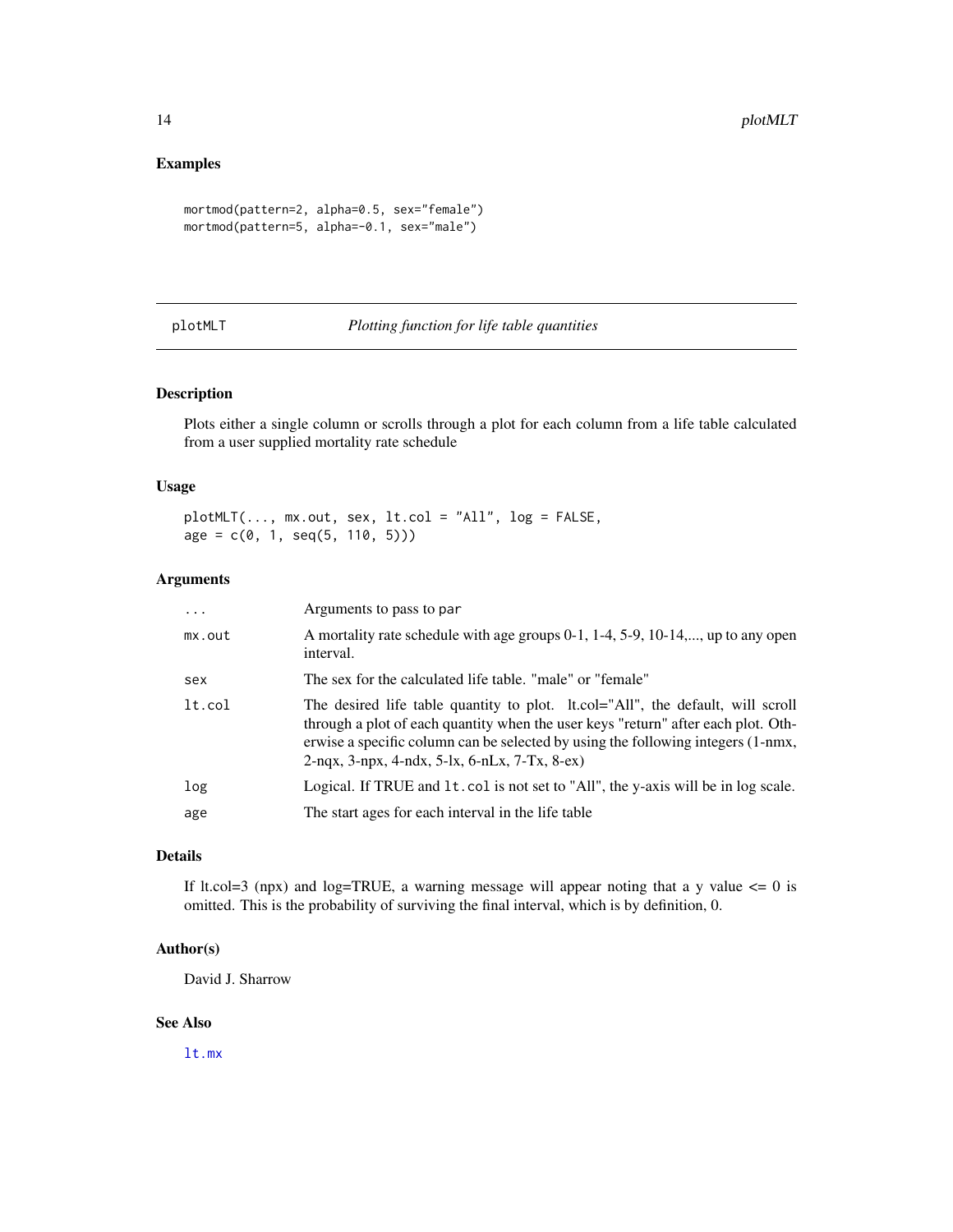#### plotMLT and the state of the state of the state of the state of the state of the state of the state of the state of the state of the state of the state of the state of the state of the state of the state of the state of th

## Examples

```
## Not run:
mx.examp <- exp(mortmod(pattern=1, alpha=.05, sex="male"))
plotMLT(mx.out=mx.examp, sex="male", lt.col="All")
plotMLT(mx.out=mx.examp, sex="male", lt.col=3, log=TRUE)
## End(Not run)
```